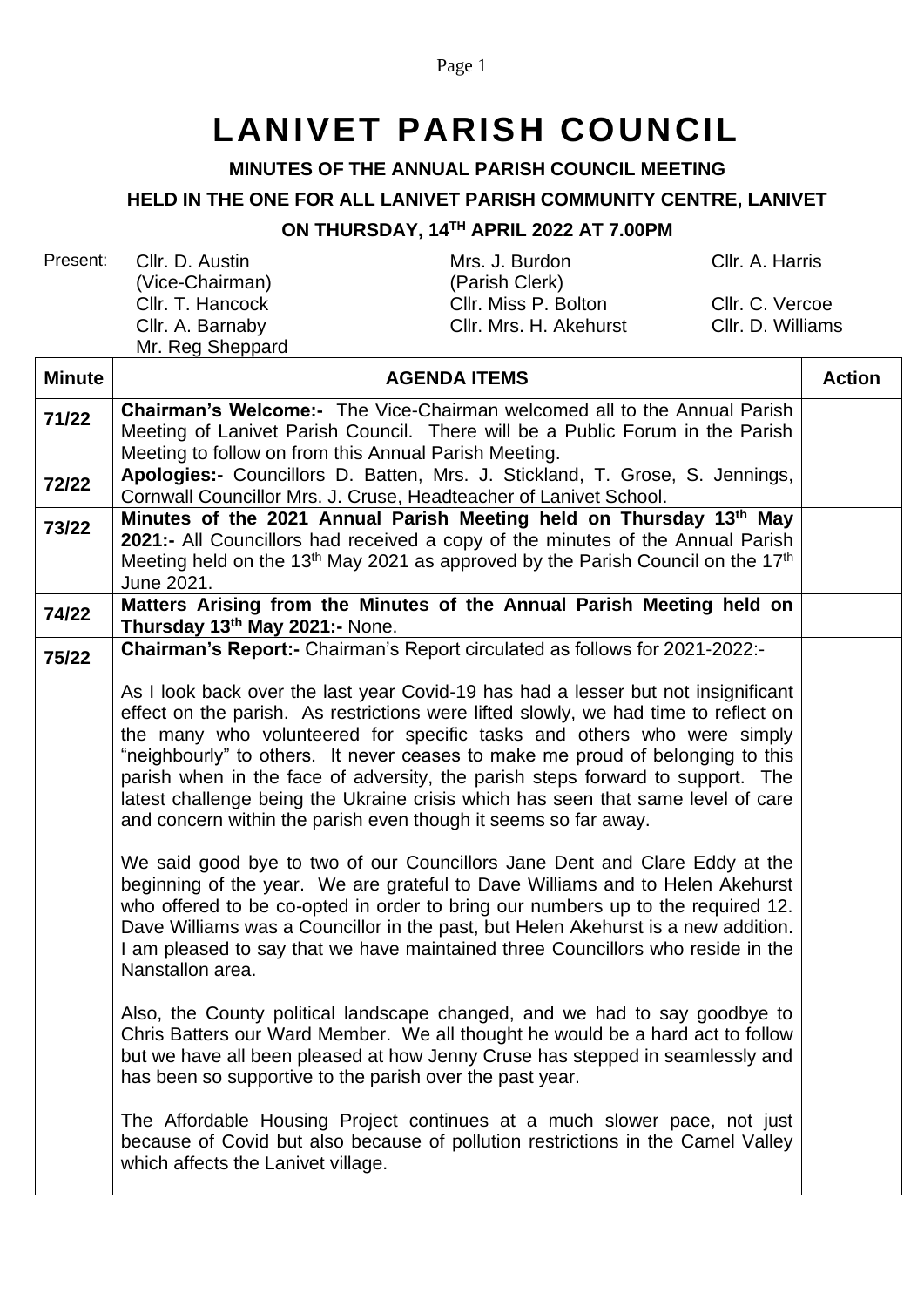|       | The postponed "Tour of Britain" finally took place in September 2021 and was<br>watched by record crowds in Cornwall. Lanivet was equally prominent with<br>people lining the road from Benet's Abbey right through to Lamorrick and beyond.<br>There were a number of creative banners which made the event special for the<br>parish.                                                                                                                                            |  |
|-------|------------------------------------------------------------------------------------------------------------------------------------------------------------------------------------------------------------------------------------------------------------------------------------------------------------------------------------------------------------------------------------------------------------------------------------------------------------------------------------|--|
|       | Following the tidy up of the Lanivet green with trees being cut back and one<br>being removed we have now installed 4 solar powered lights along the path for<br>the safety of pedestrians at night.                                                                                                                                                                                                                                                                               |  |
|       | I am particularly pleased that we have managed to tidy up and secure the small<br>green area near six turnings. My thanks to Councillors and John Kingdon for<br>installing the granite pillars to protect the area. It certainly raised much local<br>discussion and support and now is being referred to as our local "Stonehenge".                                                                                                                                              |  |
|       | We have seen some Cornwall Council investment in attempting to control traffic<br>speed through Lanivet village although this is difficult when it is still regarded as a<br>main thoroughfare.                                                                                                                                                                                                                                                                                    |  |
|       | At the time of writing, we are anticipating the opening of the new café at the<br>Community Centre. We have been pleased that the parish council has had funds<br>to be able to support this most important of community projects.                                                                                                                                                                                                                                                 |  |
|       | I am reminded so often of the preciousness of village life that cannot be<br>replicated in any other setting. We are truly blessed with some remarkable<br>people who give their time and themselves selflessly for the benefit of the whole<br>community. To them I again say Thank You.                                                                                                                                                                                          |  |
|       | Danny Batten - Chairman of Lanivet Parish Council                                                                                                                                                                                                                                                                                                                                                                                                                                  |  |
| 76/22 | <b>Cornwall Councillor Annual Report:- Cornwall Councillor Mrs. J. Cruse's report</b><br>circulated as follows for 2022:-<br>I would like to say what a pleasure it has been to meet and work with the Parish<br>Councillors from Lanivet. As a 'newbie' it was not easy for me as there was so<br>much to learn very quickly. But your kindness, help and obvious dedication as a<br>team for the good of Lanivet has made a big impression upon me, and an<br>example to follow. |  |
|       | The increase in ward size has made keeping up with Parish and Council matters<br>quite a challenge and I have tried to keep focused on my role which is serving my<br>residents well and being there to help when needed.                                                                                                                                                                                                                                                          |  |
|       | With my Council hat on I have been involved in Harbours, Health and Adult<br>Social Care, East Planning and the AONB Committee plus Town Teams and<br>Safer Bodmin. I have tried very hard to keep to my core beliefs in protecting the<br>environment and have made a difference in some decisions. Although I have<br>found not everyone agrees with me and that getting things done is quite a<br>challenge, I can look back on a few successes this year.                      |  |
|       | We as a Council have been very much focused on the basic needs of our<br>community, which is good, safe, available housing, the Health Service and<br>Education.                                                                                                                                                                                                                                                                                                                   |  |
|       |                                                                                                                                                                                                                                                                                                                                                                                                                                                                                    |  |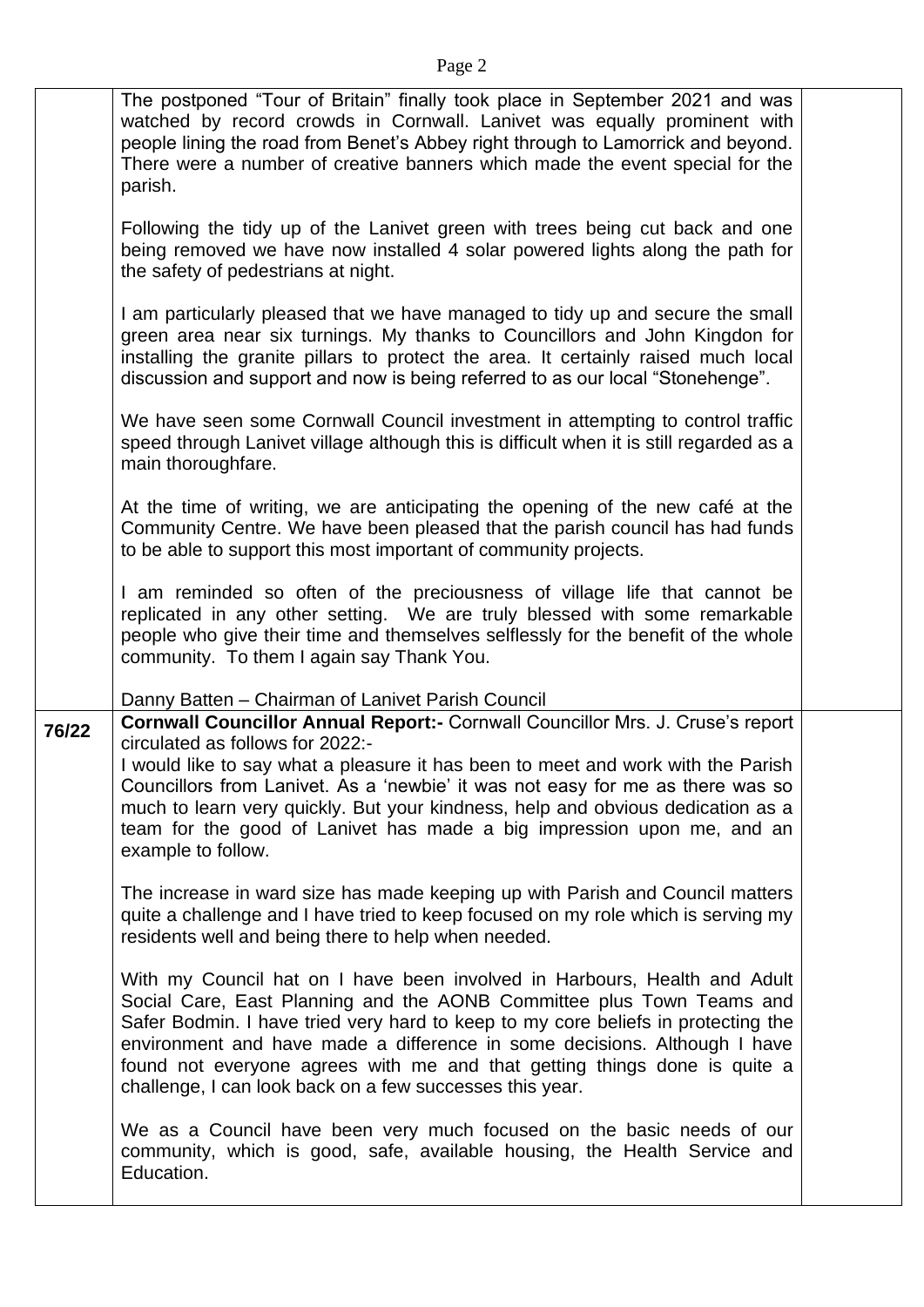|       | We have declared a Climate and Ecological Emergency and legislation has<br>resulted from that and will soon (hopefully) be part of planning law. We have also<br>secured additional social housing through market purchases and just today I<br>understand another 300 homes are to be built on a Brownfield site in Camborne.<br>The upgrading of over 700 houses to carbon neutral and more to come. We have<br>purchased pop up hubs, several of which are situated around Cornwall, mobile<br>home allocation all specifically aimed at rough sleepers as it is our aim to provide<br>everyone with a warm place to sleep.                                                                                                                                                                     |  |
|-------|----------------------------------------------------------------------------------------------------------------------------------------------------------------------------------------------------------------------------------------------------------------------------------------------------------------------------------------------------------------------------------------------------------------------------------------------------------------------------------------------------------------------------------------------------------------------------------------------------------------------------------------------------------------------------------------------------------------------------------------------------------------------------------------------------|--|
|       | Covid has had a devastating effect upon society, not only through loss of loved<br>ones (thankfully low in Cornwall) but through social movement, loss of working<br>hours and closure of Care Homes. All this has resulted in a massively<br>overburdened Health Service. It is like trying to hold back a tide, as one thing<br>after another has served to create a perfect storm which has shown very clearly<br>the weaknesses in our present system. Cornwall has an additional 45-million-<br>pound Government funding, and a levy raised in Council Tax, but overcoming the<br>problems is a huge challenge. In all this we have managed to keep the Council<br>Tax increase to 1.9% with 1% ASC levy as we are very aware of the cost of living<br>challenge our community is now facing. |  |
|       | We have received 23.5 million to enable Transport to reduce bus fares and make<br>tickets interchangeable so use of buses will be cheaper, and we hope to<br>encourage passengers to use tickets across all areas to get around.                                                                                                                                                                                                                                                                                                                                                                                                                                                                                                                                                                   |  |
|       | We are also very focused on Town and High Street recovery, thus the investment<br>in the Bodmin Charrette and the hope that the County Deal agreement will<br>release funds to implement the recommendations.                                                                                                                                                                                                                                                                                                                                                                                                                                                                                                                                                                                      |  |
|       | We as a Council have declared solidarity with Ukraine and their flag has been<br>flying at County Hall since the invasion began. To date we have nearly 200<br>households receiving refugees into their homes, and this all must be carried out<br>with due diligence for the protection of all. The response of my residents in all my<br>wards has been heart-warming and it is the very least we can do to help in these<br>times, which have left us all in disbelief.                                                                                                                                                                                                                                                                                                                         |  |
|       | I would like to thank you all again. I was absolutely thrilled with the turnout for the<br>planting of the Jubilee Oak, and now there are Jubilee trees in all my parishes.<br>The roundabout at Dunmere is planted and tomorrow the Launceston one is<br>being tackled. A small thing I know, but these little things show how much we<br>care about our town and villages.                                                                                                                                                                                                                                                                                                                                                                                                                       |  |
|       | I look forward to another year with you and all the challenges it will bring. Best<br>wishes to you all.                                                                                                                                                                                                                                                                                                                                                                                                                                                                                                                                                                                                                                                                                           |  |
| 77/22 | Lanivet School Annual Report:- Clerk circulated apologies were received as<br>staff will be away on holiday with their families. They appreciate the Parish<br>Councils interest in what the school is doing and sent a current weekly newsletter<br>as an insight. They also notified of the new Headteacher - Miss Joanna Harvey.                                                                                                                                                                                                                                                                                                                                                                                                                                                                |  |
| 78/22 | Nanstallon School Annual Report:- No report received.                                                                                                                                                                                                                                                                                                                                                                                                                                                                                                                                                                                                                                                                                                                                              |  |
| 79/22 | Sport & Recreation Committee Annual Report:- Clerk circulated the Annual<br>Report from Barry Cornelius as follows:-                                                                                                                                                                                                                                                                                                                                                                                                                                                                                                                                                                                                                                                                               |  |
|       |                                                                                                                                                                                                                                                                                                                                                                                                                                                                                                                                                                                                                                                                                                                                                                                                    |  |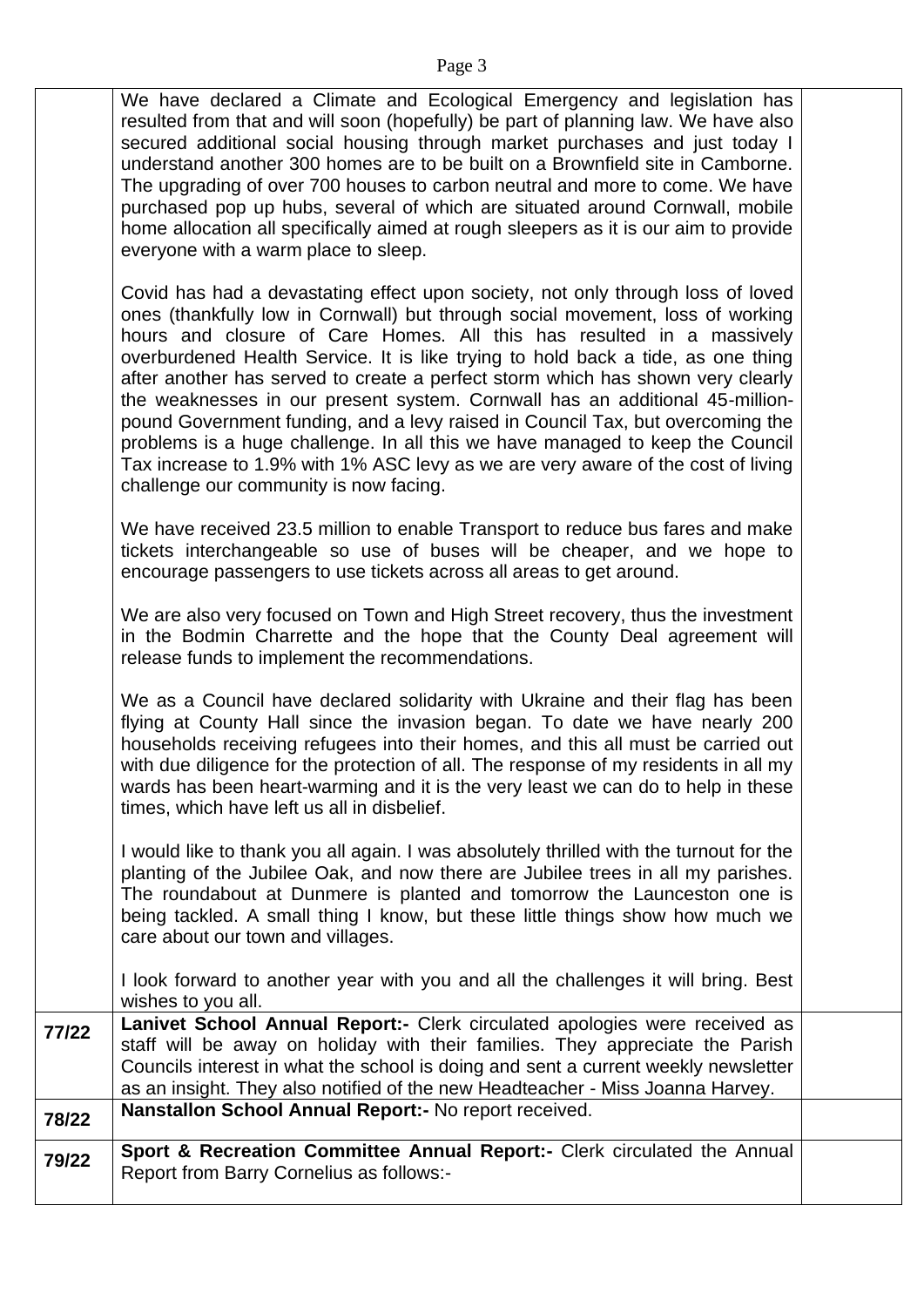**Introduction** The Lanivet Parish Sports and Recreational Trust (LPSART) have been asked to submit a short report on the activity over the last 12months. This report summarises the activity and performance over that period.

**Covid-19 related** From March 2021, restrictions were gradually lifted, but with the numerous variants of Covid-19 appearing subsequently, the volume of activity has taken longer to return to pre pandemic levels, but by the end of March all the community events were back plus additional activities, and the usage of the meetings rooms is steadily increasing as people return to face-to-face meetings.

The reduction of income for the year was compensated with the receipt of Government Grants, including Hospitality Grants and the Job Retentions Scheme (all payments were topped up to 100%). The Trust was also successful in gaining a number of other grants from organisations including Sport England and Cornwall Community Foundation, which enabled the building to be touched up and improved with touch free taps and toilet flushes.

We are extremely proud that the venue has been used as a Covid Vaccination centre since October 2021and up to 31st December 2021 had administered 6,000 vaccines to people from all over Cornwall.

The Age Uk Electric Minivan is still in popular demand and over the 12 months the service had

- Supported 190 residents
- 168 health related journeys
- 78 shopping drops
- 386 prescriptions delivered, and
- 5,000 miles travelled

**Other Achievements** During the year the major work on the community Cafe extension was undertaken and the work is nearing completion. Once complete it will provide a much need facility in the Parish, to reduce isolation, encourage support networks and be a first point of contact for those in need.

The Lanivet Community Bus was brought into service during the year and is now being used by many organisations in the Parish, including the Primary School, Bodmin Age Concern, Lanivet Netball Club and for community day trips. The limiting factor to using the bus is a shortage of drivers with the correct classification (D1) on their licence.

Finally, thanks are expressed to the Parish Council for their support both financially and non-financial and we hope that next 12 months will bring some normality and exciting times with the opening of the café.

| 80/22 | Lanivet United Charity Annual Report:- No report received. Councillor D.<br>Williams reported they have sold the Parish Hall and are still looking at ground for<br>the Playschool. |  |
|-------|-------------------------------------------------------------------------------------------------------------------------------------------------------------------------------------|--|
| 81/22 | Nanstallon Cemetery Annual Report:- Mr. Reg Sheppard attended the meeting<br>and reported as follows:-                                                                              |  |